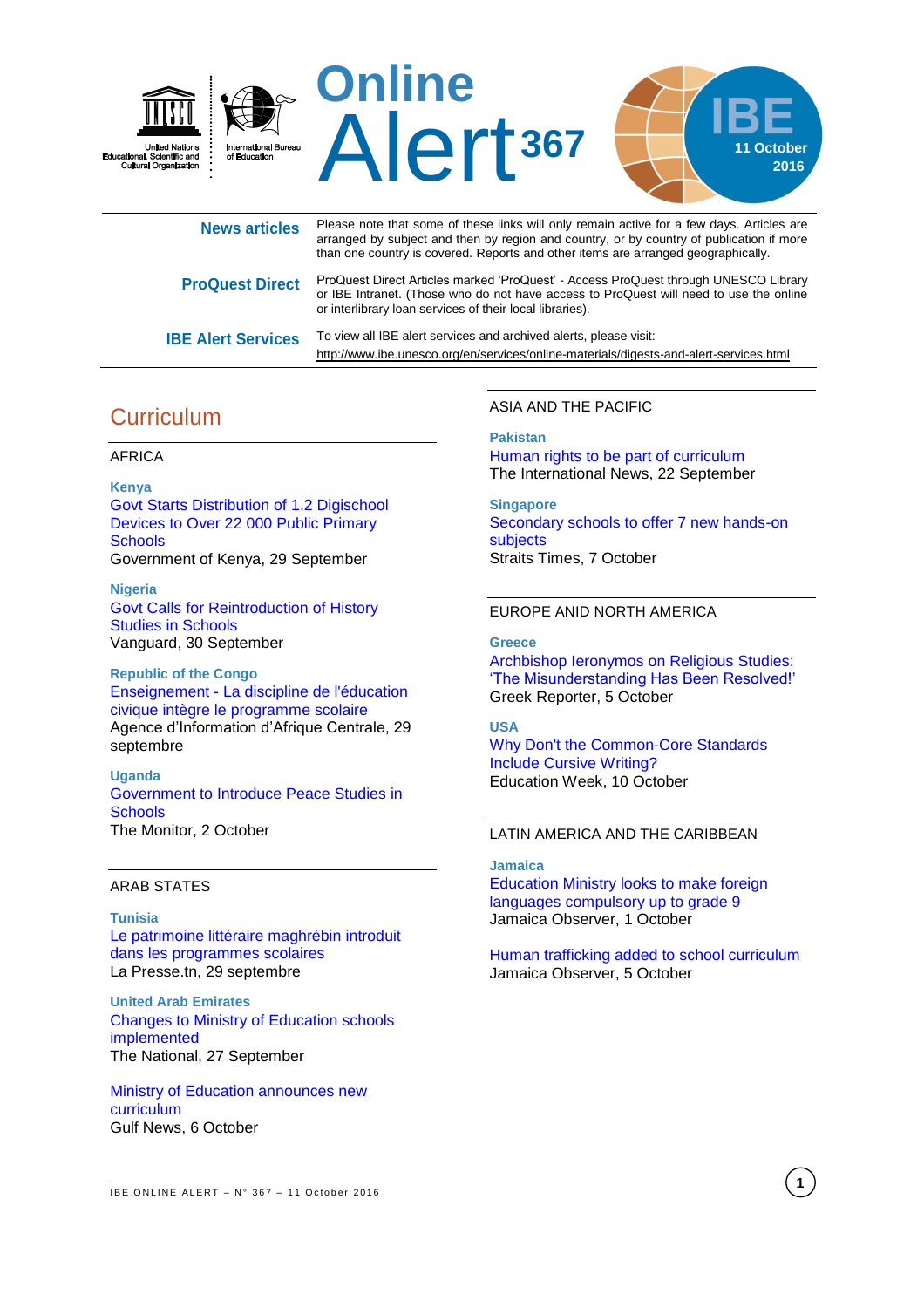## Early childhood education

#### AFRICA

#### **Kenya**

[Are Kenyan children ready for the leap from](https://theconversation.com/are-kenyan-children-ready-for-the-leap-from-pre-primary-to-primary-school-65584)  [pre-primary to primary](https://theconversation.com/are-kenyan-children-ready-for-the-leap-from-pre-primary-to-primary-school-65584) school? The Conversation, 28 September

#### ARAB STATES

**United Arab Emirates** [Training centre for toddlers all set to open in](http://www.khaleejtimes.com/nation/education/training-centre-for-toddlers-all-set-to-open-in-dubai)  [Dubai](http://www.khaleejtimes.com/nation/education/training-centre-for-toddlers-all-set-to-open-in-dubai) Khaleej Times, 9 October

#### ASIA AND THE PACIFIC

**India** [Pre-primary schools to get ncpcr rules](http://www.punemirror.in/pune/civic/Pre-primary-schools-to-get-NCPCR-rules/articleshow/54551069.cms) Pune Mirror, 28 September

#### EUROPE AND NORTH AMERICA

**Croatia** [Croats Uneasy Over Church Role in](http://www.balkaninsight.com/en/article/religion-classes-in-kindergartens-leave-croats-divided-10-05-2016)  **[Kindergartens](http://www.balkaninsight.com/en/article/religion-classes-in-kindergartens-leave-croats-divided-10-05-2016)** Balkan Insight, 6 October

**Denmark** [Denmark considers compulsory language test](http://www.independent.co.uk/news/world/europe/denmark-compulsory-language-test-all-two-year-olds-a7342091.html)  [for all two-year-olds](http://www.independent.co.uk/news/world/europe/denmark-compulsory-language-test-all-two-year-olds-a7342091.html) Independent, 3 October

# Education Reform

## AFRICA

**Uganda** [New Curriculum Opens 11, 000 Jobs for](http://allafrica.com/stories/201610100054.html)  [Secondary Teachers](http://allafrica.com/stories/201610100054.html) The Monitor, 10 October

## ARAB STATES

**Tunisia** [Le ministre de l'education](http://fr.allafrica.com/stories/201610080352.html) reçu au Palais de Carthage - [La réforme éducative en point de](http://fr.allafrica.com/stories/201610080352.html)  [mire](http://fr.allafrica.com/stories/201610080352.html) La Presse.tn, 8 octobre

#### **10 October**  [Education is an engine of growth and change](http://www.thenational.ae/opinion/comment/education-is-an-engine-of-growth-and-change)<br>— **United Arab Emirates** The National, 3 October

## LATIN AMERICA AND THE CARIBBEAN

**Argentina** [Un plan nacional para mejorar la educación](http://www.clarin.com/sociedad/plan-nacional-mejorar-educacion_0_1659434185.html) Clarin, 29 de septiembre

**Ecuador** [Ministerio de Educación de Ecuador reducirá](http://www.andes.info.ec/es/noticias/ministerio-educacion-ecuador-reducira-carga-horaria-tareas-escolares.html)  [la carga horaria de tareas escolares](http://www.andes.info.ec/es/noticias/ministerio-educacion-ecuador-reducira-carga-horaria-tareas-escolares.html) Andes, 3 de octubre

## Education System

### AFRICA

[Access to quality education in Africa: how to](https://theconversation.com/access-to-quality-education-in-africa-how-to-plug-the-gaps-66158)  [plug the](https://theconversation.com/access-to-quality-education-in-africa-how-to-plug-the-gaps-66158) gaps The Conversation, 2 October

**Dmocratic Republic of the Congo** [Perspectives de mise en place de l'éducation](http://fr.allafrica.com/stories/201610031065.html)  de base en RDC - [90 % d'enfants attendus en](http://fr.allafrica.com/stories/201610031065.html)  [2025](http://fr.allafrica.com/stories/201610031065.html) Le Potentiel, 3 octobre

#### **Malawi**

[Under-age Enrollment in Public Schools Worry](http://allafrica.com/stories/201610090004.html)  [Education Minister](http://allafrica.com/stories/201610090004.html) Nyasa Times, 8 October

**Nigeria** [Adamawa Declares State of Emergency On](http://allafrica.com/stories/201610060185.html)  [Basic Education](http://allafrica.com/stories/201610060185.html) Daily Trust, 6 October

**Rwanda** [Educators Want Automatic Promotion Policy](http://allafrica.com/stories/201610070175.html)  **[Revisited](http://allafrica.com/stories/201610070175.html)** The New Times, 7 October

**Senegal** [Pacification de l'année scolaire -](http://fr.allafrica.com/stories/201609271269.html) Pour un [consensus fort autour des grandes orientations](http://fr.allafrica.com/stories/201609271269.html)  [du système éducatif](http://fr.allafrica.com/stories/201609271269.html) Le Soleil, 27 septembre

**Tanzania** [Govt Lays Bare Plans to Resuscitate](http://allafrica.com/stories/201610060806.html)  [Education Sector](http://allafrica.com/stories/201610060806.html) Tanzania Daily News, 6 October

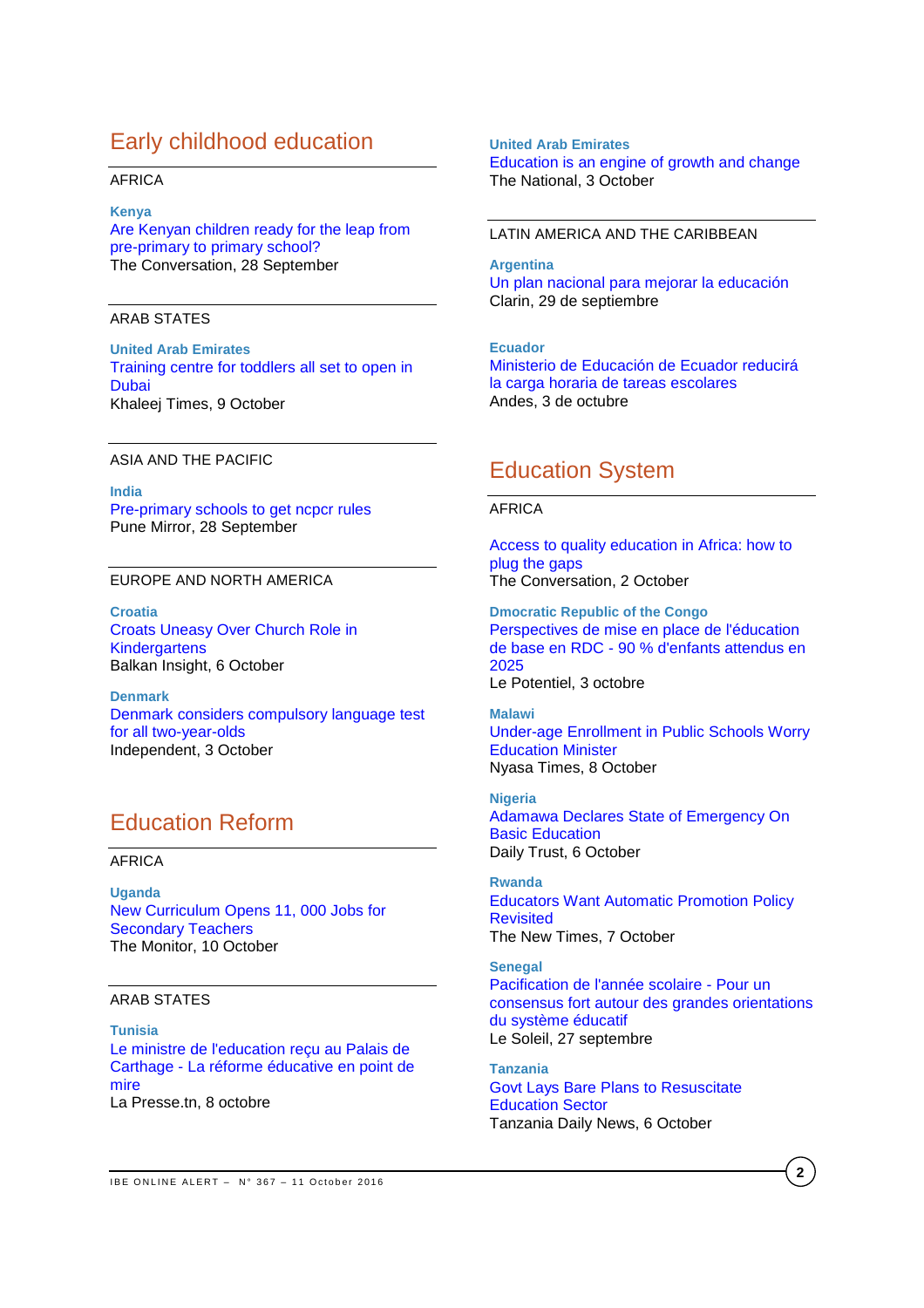## ARAB STATES

**Algeria** Ecoles coraniques - [Plus de 35.000 élèves du](http://fr.allafrica.com/stories/201609300657.html)  [préscolaire attendus cette année à Alger](http://fr.allafrica.com/stories/201609300657.html) Algerie Presse Service, 29 septembre

**Morocco** [Moroccan Education Minister Admits to](https://www.moroccoworldnews.com/2016/09/197387/moroccan-education-minister-admits-to-overcrowded-schools/)  [Overcrowded Schools](https://www.moroccoworldnews.com/2016/09/197387/moroccan-education-minister-admits-to-overcrowded-schools/) Morocco World News, 26 September

ASIA AND THE PACIFIC

**Japan** [Japan's schools embracing tablets but](http://www.japantimes.co.jp/news/2016/09/29/national/japans-schools-embracing-tablets-inadequate-support-security-remain-concerns/#.V_vffmCdKQs)  [inadequate support and security remain](http://www.japantimes.co.jp/news/2016/09/29/national/japans-schools-embracing-tablets-inadequate-support-security-remain-concerns/#.V_vffmCdKQs)  [concerns](http://www.japantimes.co.jp/news/2016/09/29/national/japans-schools-embracing-tablets-inadequate-support-security-remain-concerns/#.V_vffmCdKQs) The Japan Times, 29 September

## Gender

#### AFRICA

**Rwanda**  [Who Is Responsible for Gender Disparities in](http://allafrica.com/stories/201610050802.html)  [School Leadership?](http://allafrica.com/stories/201610050802.html) The New Times, 5 October

## Inclusive Education

ARAB STATES

**Algeria** [La priorité sera donnée, cette année, à la lutte](http://fr.allafrica.com/stories/201610090092.html)  [contre l'illettrisme dans les zones rurales](http://fr.allafrica.com/stories/201610090092.html)  [enclavées](http://fr.allafrica.com/stories/201610090092.html) Algerie Presse Service, 8 octobre

#### ASIA AND THE PACIFIC

**Singapore** [Enhancing Support for Students with Hearing](https://www.moe.gov.sg/news/press-releases/Enhancing-Support-for-Students-with-Hearing-Loss-who-Sign)  [Loss who Sign](https://www.moe.gov.sg/news/press-releases/Enhancing-Support-for-Students-with-Hearing-Loss-who-Sign) Minoistry of Education, 20 September

### EUROPE AND NORTH AMERICA

**Georgia** [Inclusive vocational education in Georgia](http://www.mes.gov.ge/content.php?id=6725&lang=eng) Ministry of Education, 29 September

**Greece** [Greece to begin schooling migrant children](http://www.gulf-times.com/story/516680/Greece-to-begin-schooling-migrant-children-tomorrow)  [tomorrow](http://www.gulf-times.com/story/516680/Greece-to-begin-schooling-migrant-children-tomorrow) Gulf Times, 8 October

## LATIN AMERICA AND THE CARIBBEAN

**Peru** [Minedu inicia Programa de Actualización](http://www.minedu.gob.pe/n/noticia.php?id=39907)  [Docente para fortalecer educación secundaria](http://www.minedu.gob.pe/n/noticia.php?id=39907) [en zonas rurales](http://www.minedu.gob.pe/n/noticia.php?id=39907) Ministerio de Educación, 1 de octubre

## Teacher Education

#### AFRICA

**Ghana** [Qualified Teachers Needed At the](http://allafrica.com/stories/201610061149.html)  [Kindergarten Level –](http://allafrica.com/stories/201610061149.html) GNAT The Chronicle, 5 October

## ASIA AND THE PACIFIC

**Cambodia** [Valuing teachers, improving their status](http://www.phnompenhpost.com/analysis-and-op-ed/valuing-teachers-improving-their-status) The Phnom Penh Post, 10 October

## LATIN AMERICA AND THE CARIBBEAN

**Argentina** [Innovación pedagógica, el mejor antídoto](http://www.clarin.com/sociedad/Innovacion-pedagogica-mejor-antidoto-indisciplina_0_1659434188.html)  [contra la indisciplina](http://www.clarin.com/sociedad/Innovacion-pedagogica-mejor-antidoto-indisciplina_0_1659434188.html) Clarin, 29 de septiembre

#### INTERNATIONAL

**UNESCO** [Nearly 69 million new teachers needed to](http://www.un.org/apps/news/story.asp?NewsID=55210#.V_pj8WCdKQs)  [achieve global education goals, UNESCO](http://www.un.org/apps/news/story.asp?NewsID=55210#.V_pj8WCdKQs)  [reports](http://www.un.org/apps/news/story.asp?NewsID=55210#.V_pj8WCdKQs) UN News Centre, 5 October [Français](http://www.un.org/apps/newsFr/storyF.asp?NewsID=38240#.V_plWmCdKQu) [Español](http://www.un.org/spanish/News/story.asp?newsID=35993#.V_pk-GCdKQs)

**3**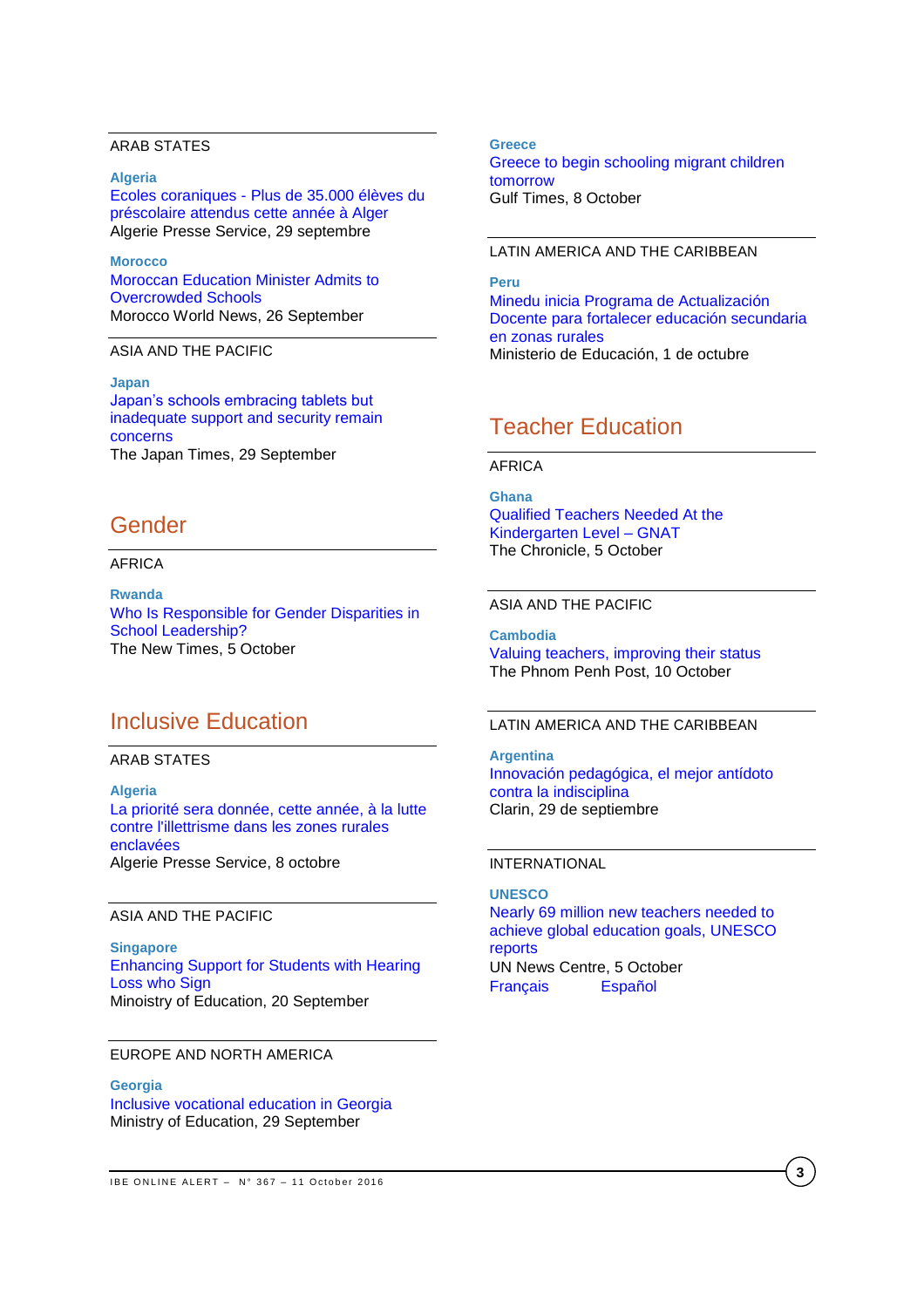## Reports, publications, etc.

### AFRICA

#### [Intergenerational education mobility in Africa :](http://documents.worldbank.org/curated/en/379961475169190879/pdf/WPS7843.pdf)  [has progress been inclusive ?](http://documents.worldbank.org/curated/en/379961475169190879/pdf/WPS7843.pdf)

Théophile T. Azomahou, Eleni A. Yitbarek, Policy Research Working Paper 7843 World Bank Group, September 2016

#### [Training teachers on the job : what works and](http://documents.worldbank.org/curated/en/122031474915232609/pdf/WPS7834.pdf)  [how to measure it](http://documents.worldbank.org/curated/en/122031474915232609/pdf/WPS7834.pdf)

Anna Popova, David K. Evans, Violeta Arancibia, World Bank Group Africa Region, September 2016

## ASIA AND THE PACIFIC

[Innovative pedagogical approaches in early](http://unesdoc.unesco.org/images/0024/002460/246050e.pdf)  [childhood care and education \(ECCE\) in the](http://unesdoc.unesco.org/images/0024/002460/246050e.pdf)  [Asia-Pacific region: a resource pack](http://unesdoc.unesco.org/images/0024/002460/246050e.pdf) UNESCO Office Bangkok and Regional Bureau for Education in Asia and the Pacific; Asia-Pacific Regional Network for Early Childhood (Singapore), 2016

#### **Singapore** [10-Year Trend of Educational Performance](https://www.moe.gov.sg/news/press-releases/10-year-trend-of-educational-performance-2006--2015)  [2006 –](https://www.moe.gov.sg/news/press-releases/10-year-trend-of-educational-performance-2006--2015) 2015 Ministry of Education, October 2016

### EUROPE AND NORTH AMERICA

### **Eurodyce**

[Compulsory Education in Europe –](https://webgate.ec.europa.eu/fpfis/mwikis/eurydice/images/2/24/Compulsory_Education_in_Europe_2016_2017.pdf) 2016/17 Eurydice, September 2016

[The Structure of the European Education](https://webgate.ec.europa.eu/fpfis/mwikis/eurydice/images/9/9d/Structure_of_education_systems_2016_17.pdf)  [Systems 2016/17: Schematic Diagrams](https://webgate.ec.europa.eu/fpfis/mwikis/eurydice/images/9/9d/Structure_of_education_systems_2016_17.pdf) Eurydice, September 2016

## **France**

[Education & Formation n° 91](http://cache.media.education.gouv.fr/file/revue_91/05/4/depp-2016-EF-91_635054.pdf) : Massification [scolaire et mixité sociale](http://cache.media.education.gouv.fr/file/revue_91/05/4/depp-2016-EF-91_635054.pdf)  Ministère de l'Éducation nationale, de l'Enseignement supérieur et de la Recherche, Septembre 2016

[L'éducation des filles et des garçons :](http://ife.ens-lyon.fr/vst/DA-Veille/112-octobre-2016.pdf)  [paradoxes et inégalités](http://ife.ens-lyon.fr/vst/DA-Veille/112-octobre-2016.pdf) Dossier de veille de l'IFÉ, n° 112, octobre 2016

#### [Inégalités sociales et migratoires : comment](http://www.cnesco.fr/wp-content/uploads/2016/09/270916_Rapport_Inegalites.pdf)  [l'école les amplifie ?](http://www.cnesco.fr/wp-content/uploads/2016/09/270916_Rapport_Inegalites.pdf)

Conseil national d'évaluation du système scolaire, Septembre 2016

#### **UK**

#### [Special educational needs: analysis and](https://www.gov.uk/government/uploads/system/uploads/attachment_data/file/555075/Special_educational_needs_analysis_and_data_sources.pdf)  [summary of data sources](https://www.gov.uk/government/uploads/system/uploads/attachment_data/file/555075/Special_educational_needs_analysis_and_data_sources.pdf) UK Department for Education, September 2016

## [Young Readers Programme Evaluation 2015 /](http://www.literacytrust.org.uk/assets/0003/5000/Young_Readers_Programme_evaluation_2015-16_final_report.pdf)  [2016](http://www.literacytrust.org.uk/assets/0003/5000/Young_Readers_Programme_evaluation_2015-16_final_report.pdf)

Clémence Pabion, Christina Clark National Literacy Trust, September 2016

#### [Which English? Whose](http://www.teachingenglish.org.uk/sites/teacheng/files/G141%20ELTRA%20Which%20English%EF%80%A5%20Whose%20English%EF%80%A5%20Teachers%E2%80%99%20beliefs%20attitudes%20and%20practices_FINAL.pdf) English? Teachers' [beliefs, attitudes and practices](http://www.teachingenglish.org.uk/sites/teacheng/files/G141%20ELTRA%20Which%20English%EF%80%A5%20Whose%20English%EF%80%A5%20Teachers%E2%80%99%20beliefs%20attitudes%20and%20practices_FINAL.pdf)

ELT Research Papers 16.04 Tony Young, Steve Walsh, Alina Schartner British Council, September 2016

### **USA**

[Selected Statistics from the Public Elementary](http://nces.ed.gov/pubs2016/2016076.pdf) [and Secondary Education Universe: School](http://nces.ed.gov/pubs2016/2016076.pdf)  [Year 2014-15](http://nces.ed.gov/pubs2016/2016076.pdf)

Mark Glander,National Center for Education Statistics, September 2016

### [Projections of Education Statistics to 2024](http://nces.ed.gov/pubs2016/2016013.pdf)

William J Hussar, National Center for Education Statistics and Tabitha M. Bailey, IHS Global Insight, September 2016

### INTERNATIONAL

## **3IE Impact**

[What is the impact of education programmes](http://www.3ieimpact.org/media/filer_public/2016/09/23/srs7_eer_policy_brief-web.pdf)  [on children's learning and school participation?](http://www.3ieimpact.org/media/filer_public/2016/09/23/srs7_eer_policy_brief-web.pdf)  International Initiative for Impact Evaluation (3ie), September 2016

## **OECD**

[Making Education Count for Development](http://www.oecd-ilibrary.org/docserver/download/9816031e.pdf?expires=1475681118&id=id&accname=guest&checksum=A7A21951F968093E22AA558B0937FD24) : [Data Collection and Availability in Six PISA for](http://www.oecd-ilibrary.org/docserver/download/9816031e.pdf?expires=1475681118&id=id&accname=guest&checksum=A7A21951F968093E22AA558B0937FD24)  [Development Countries](http://www.oecd-ilibrary.org/docserver/download/9816031e.pdf?expires=1475681118&id=id&accname=guest&checksum=A7A21951F968093E22AA558B0937FD24) UNESCO Institute of Statistics, PISA, OECD September 2016

[Ten Questions for Mathematics Teachers…](http://www.oecd-ilibrary.org/docserver/download/9816051e.pdf?expires=1476138034&id=id&accname=guest&checksum=BA9A792F14462BB5E5FDD286D20026A0)  [and How PISA Can Help Answer Them](http://www.oecd-ilibrary.org/docserver/download/9816051e.pdf?expires=1476138034&id=id&accname=guest&checksum=BA9A792F14462BB5E5FDD286D20026A0) PISA, OECD, October 2016

## **UNESCO**

[UNESCO's role in education in emergencies](http://unesdoc.unesco.org/images/0024/002460/246095e.pdf)  [and protracted crises](http://unesdoc.unesco.org/images/0024/002460/246095e.pdf) UNESCO, 2016